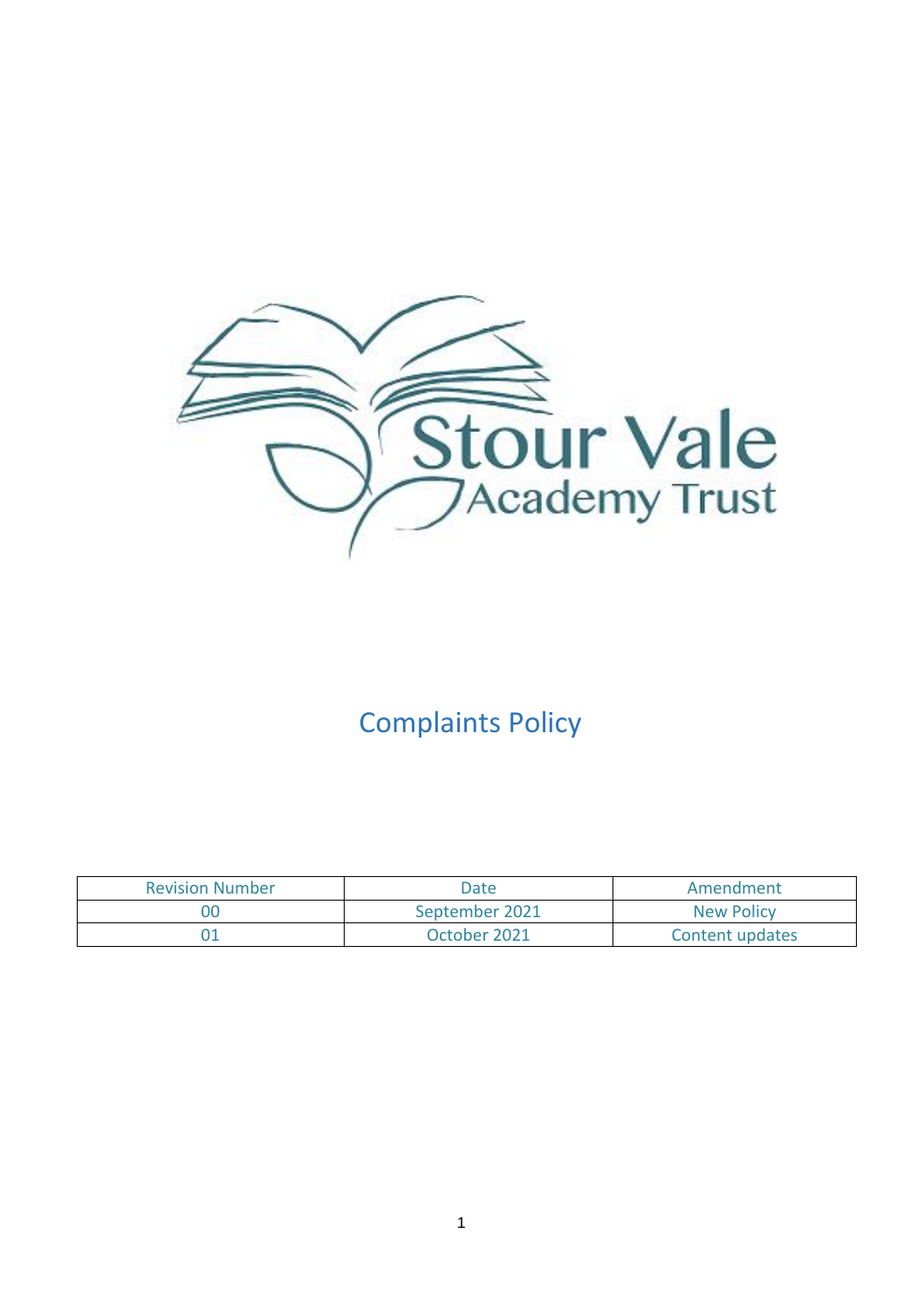## Contents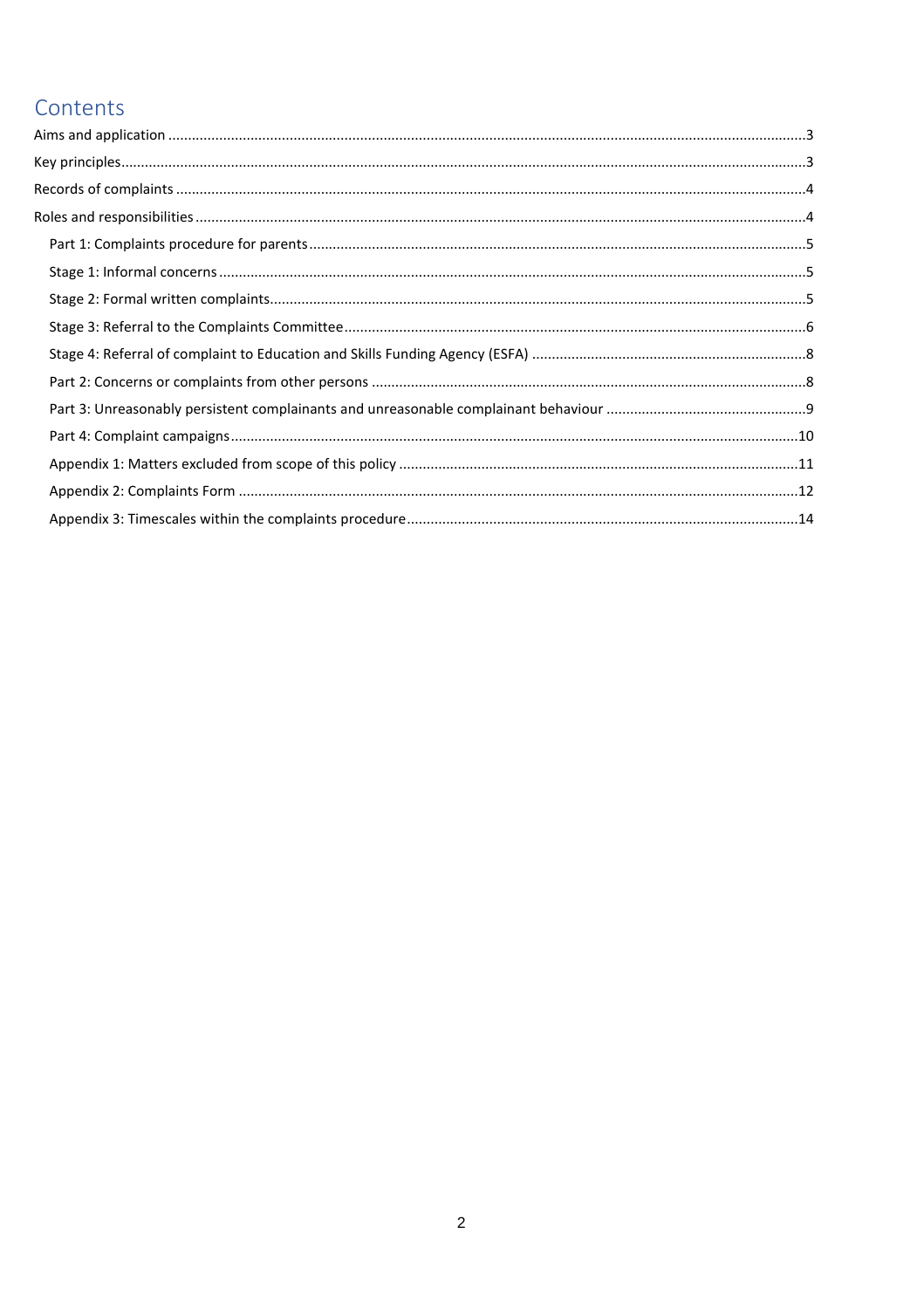## <span id="page-2-0"></span>**Aims and application**

The aims of the procedure are to deal with complaints and concerns about a school, the Academy Trust ('Trust') or any individual connected with it by following the correct procedure:

- thoroughly; and
- in an open, honest and fair manner.

This complaints procedure is not limited to parents or carers of children that are registered at the school. Any person, including members of the public, may make a complaint to us about any provision of facilities or services that we provide (please see Part 2). This procedure does not apply to concerns and complaints relating to the matters listed in Appendix 1.

We will not normally investigate anonymous complaints unless there are exceptional circumstances, for example if there were serious child protection concerns or bullying allegations where the school would either involve appropriate external agencies or else conduct its own internal review to test whether there is any corroborative evidence which might trigger a formal investigation. The headteacher or Chair of Governors, if appropriate, will determine whether the complaint warrants an investigation.

All staff will be made aware of this complaints procedure and are expected to review this policy regularly so that they are familiar with our process of dealing with complaints and can be of assistance when an issue is brought to their attention.

In this procedure:

- 'school days' excludes weekends and Academy holidays. We will consider complaints made outside of term time to have been received on the first school day after the holiday period. If a complaint is already going through the procedure and this is interrupted by a holiday the procedure will be paused until the holiday has ended. If the procedure is close to concluding as the holiday approaches, we will make reasonable attempts to get the procedure to an end prior to the holiday period, but this may not always be possible;
- 'parent' means a parent, carer or anyone with legal responsibility for a child;
- 'Trust' means Stour Vale Academy Trust.

### <span id="page-2-1"></span>**Key principles**

The Trust expects all complainants to make reasonable attempts to seek an informal resolution.

To investigate your complaint properly and fairly, we have implemented a staged approach. We anticipate that almost all complaints that arise will be resolved at Stage 1 or Stage 2 below.

We expect our members of staff to be addressed in a respectful manner and communication to remain calm at all times. The procedure under Part 3 will be used only on very rare occasions to deal with unreasonably persistent complainants or unreasonable complainant behaviour.

Concerns or complaints should be brought to our attention as soon as possible. Any matter raised more than **3 months** after the incident being complained of (or, where a series of associated incidents have occurred, within 3 months of the last of these incidents) will not be considered unless the Trust accepts that there are good reasons to explain the delay or the complaint is about a particularly serious matter.

On rare occasions a school may receive complaints from a number of parents relating to the same issue. In order to deal with these complaints efficiently, the school will follow the procedure set out in Part 4.

If it becomes necessary to alter the time limits and deadlines set out within this procedure, you will be advised accordingly and given an explanation as to why this has been the case and provided with revised timescales. If other bodies are investigating aspects of the complaint, for example the police, local authority safeguarding teams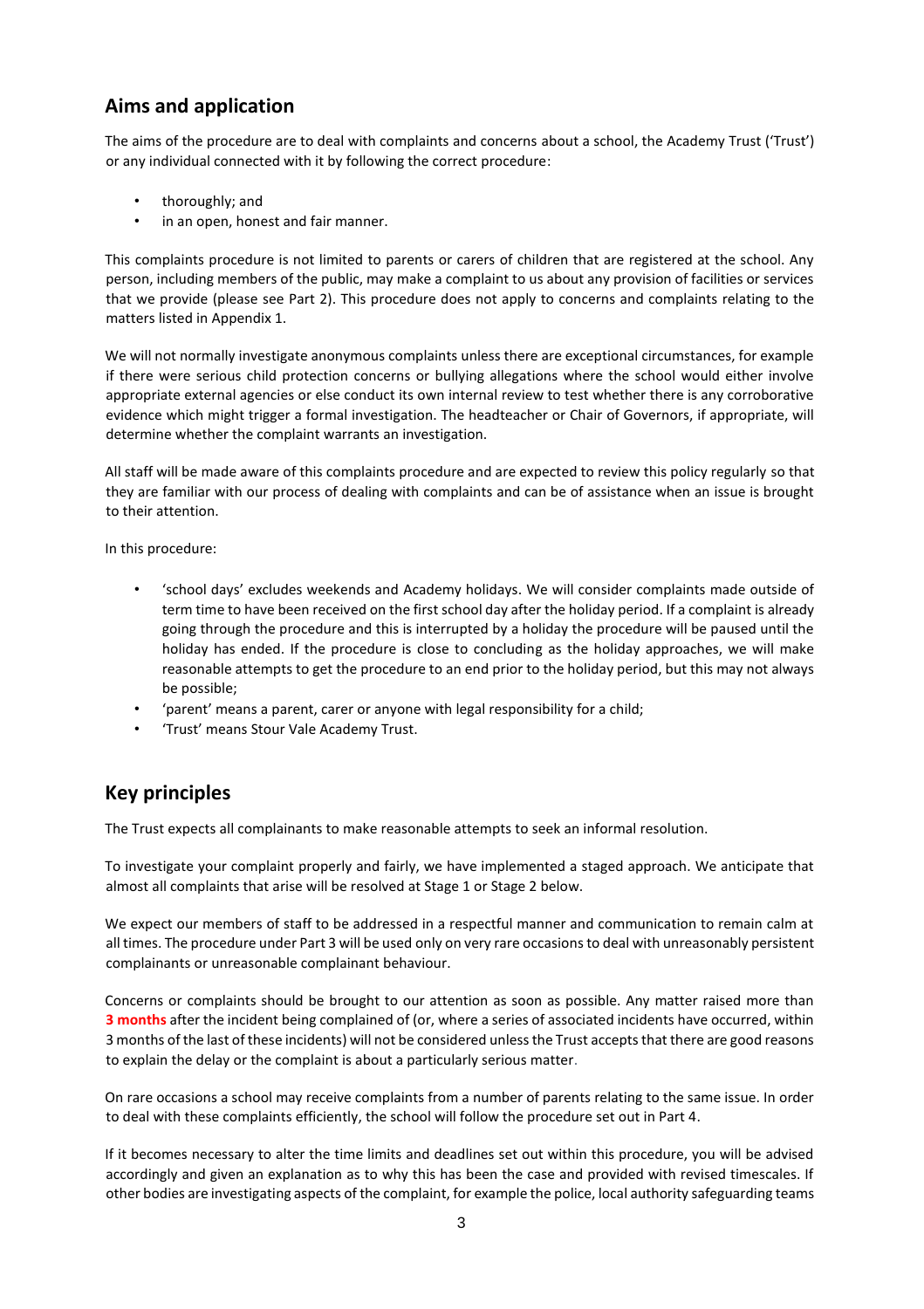or tribunals/courts, this may impact on our ability to adhere to the timescales within this procedure or result in the procedure being suspended until those public bodies have completed their investigations.

Complainants should not approach individual governors of the local governing body or individual Directors of the Trust Board to raise concerns or complaints. They have no power to act on an individual basis and it may prevent them from considering complaints at later stages.

## <span id="page-3-0"></span>**Records of complaints**

A written record will be kept of all formal complaints made in writing, including the stage at which they were resolved and the action we have taken as a result of those complaints, regardless of whether they were upheld. Correspondence, statements and records relating to individual complaints will be kept confidential except where:

- access is requested by the Secretary of State;
- disclosure is required in the course of a school inspection;
- an individual has a legal right to access their own personal data contained within such documentation; or
- under other legal authority.

We will make the findings and recommendations of the panel available for inspection on the school premises by the Trust and the Headteacher.

| Headteacher                                          |                | Please refer to the version<br>of this policy on the website<br>of the school concerned. |  |
|------------------------------------------------------|----------------|------------------------------------------------------------------------------------------|--|
| School complaints administrator                      |                | As above.                                                                                |  |
| <b>Contact Details</b>                               | Email          | As above.                                                                                |  |
|                                                      | Telephone      | As above.                                                                                |  |
| Stour Vale Academy Trust complaints<br>administrator |                | Louise Broxton                                                                           |  |
| <b>Contact Details</b>                               | <b>Address</b> | Stour Vale Academy Trust, c/o Halesowen College,<br>Whittingham Road, Halesowen, B63 3NA |  |
|                                                      | Email          | info@svat.org.uk                                                                         |  |
|                                                      | Telephone      | Please check our website for our up-to-date contact number:<br>www.svat.org.uk           |  |

### <span id="page-3-1"></span>**Roles and responsibilities**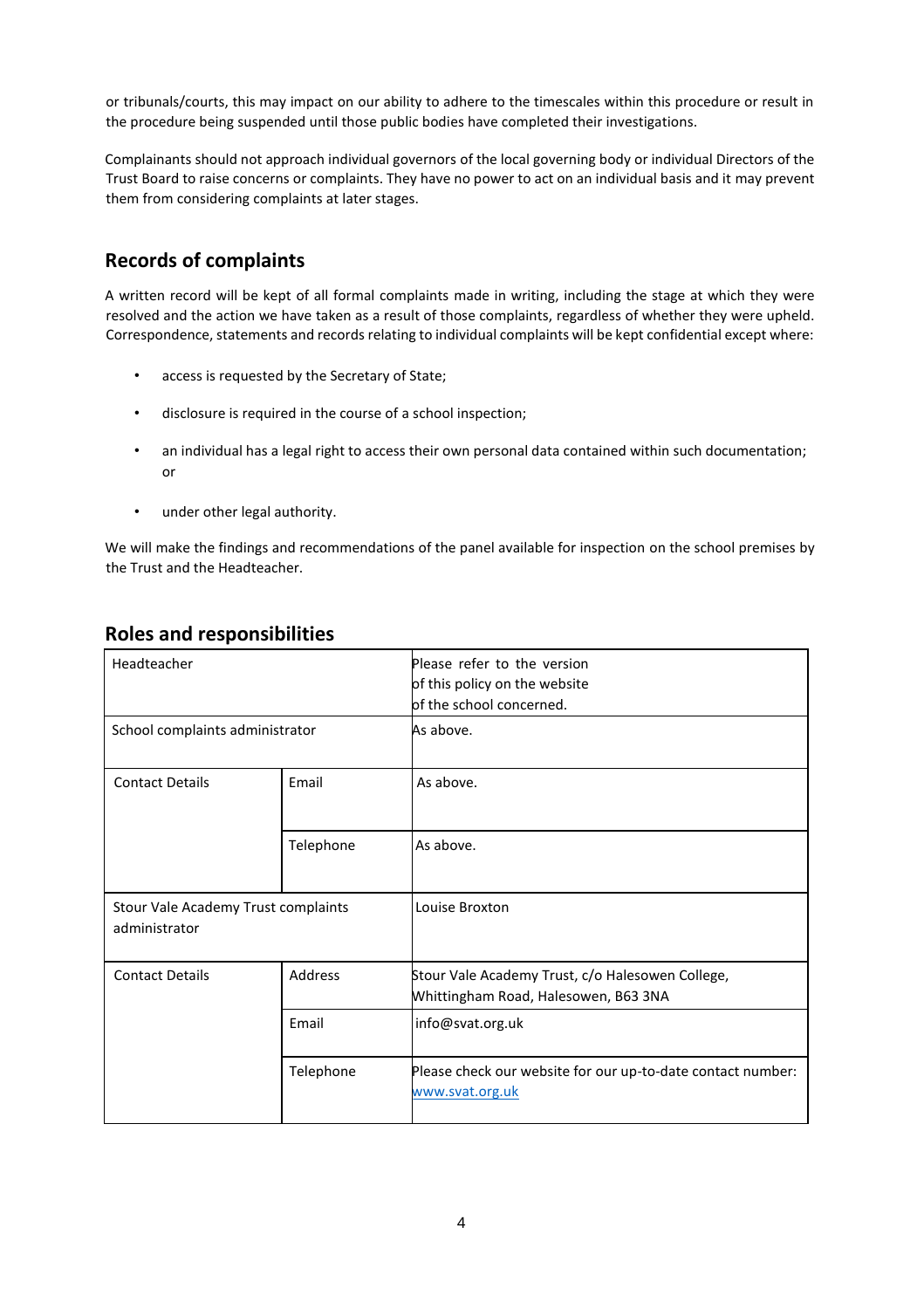#### <span id="page-4-0"></span>**Part 1: Complaints procedure for parents**

#### <span id="page-4-1"></span>**Stage 1: Informal concerns**

Most enquiries and concerns can be dealt with satisfactorily by discussing them with a member of staff and without the need to resort to the formal procedure. We value informal meetings and discussions and encourage parents to approach staff with any concerns they may have. We aim to resolve all issues through open dialogue and mutual understanding.

It is always helpful if you can fully explain the nature of the concern and identify the outcome you are looking for. Where appropriate, you may be invited to an informal meeting with the member of staff most appropriate for dealing with that concern. The member of staff dealing with the concern will make sure that you are clear on what action (if any) has been agreed. This may be put in writing if appropriate.

If the matter is brought to the attention of the Headteacher, they may decide to deal with your concerns directly at this stage. If the concerns are about the Headteacher, they should be referred to the CEO, via the Trust complaints administrator, under Stage 2.

There is no suggested timescale for resolution at this stage given the importance of dialogue through informal discussion, although it would be expected that most issues will be resolved within 5 school days. Where no satisfactory solution has been found, you will be advised that, if you wish your concerns to be considered further, you should write to the Headteacher, via the school complaints administrator, under Stage 2 of this procedure.

#### <span id="page-4-2"></span>**Stage 2: Formal written complaints**

If your concerns are not resolved under Stage 1, you should put your complaint in writing (preferably on the Complaint Form) and send this to the Headteacher, via the school complaints administrator.

It is very important that you include a clear statement of the actions that you would like us to take to resolve your complaint. We strongly encourage you to use the Complaint Form provided at Appendix 2 of this procedure. If you require help in completing the form, please contact the school office. You can also ask third party organisations like the Citizens Advice to help you. In all cases your written complaint must include:

- the nature of the complaint;
- details of how the matter has been dealt with so far;
- the names of potential witnesses, dates and times of events and copies of all relevant documents; and
- a clear statement of the actions that you would like us to take to resolve your complaint.

Your complaint will normally be acknowledged in writing (by letter or email) within **5 school days** of receipt. The acknowledgement will give a brief explanation of the school's complaints procedure, identify who will investigate the complaint and a target date for providing a response.

If appropriate, the Headteacher (or someone appointed by them) may invite you to a meeting to clarify your complaint and to explore possible resolutions. If you accept that invitation, you may be accompanied by one other person, such as a friend, relative, advocate and/or interpreter, to assist you. Where possible, this meeting will take place within 10 school days of receipt of the written complaint.

If necessary, witnesses will be interviewed and statements taken from those involved. If the complaint centres on a pupil, the pupil should also be interviewed. Pupils should normally be interviewed with their parent present, but if this would seriously delay the investigation of a serious or urgent complaint or if the pupil has specifically said that s/he would prefer that their parents were not involved, another member of staff with whom the pupil feels comfortable should be present. If the matter includes a complaint relating to a member of staff, the member of staff must have the opportunity to respond to the complaint.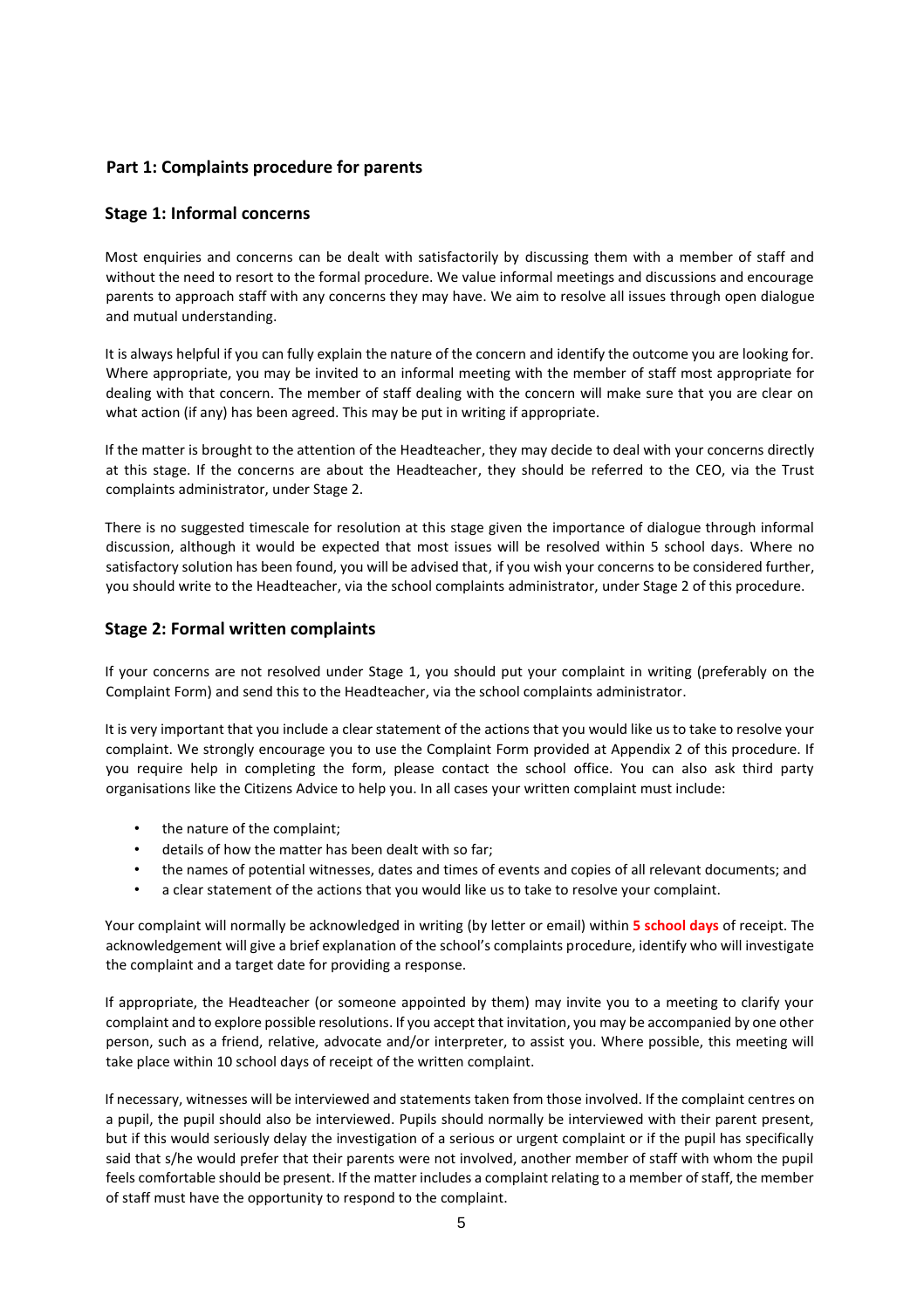Once the relevant facts have been established as far as possible, you will be provided with a written response to the complaint, including an explanation of the decision and the reasons for it. The response will be sent within **15 school days** of the date of receipt of the complaint. If this deadline cannot be met, you will receive an update and revised response date. The response will include details of the action that will be taken to resolve the complaint (if any). You will be advised that if you are dissatisfied with the outcome of the complaint, you may request that your complaint be heard by the Complaints Committee under Stage 3 of this procedure.

If the complaint is about the Headteacher, the actions at Stage 2 will be completed by the CEO, another member of the Central Team or an independent investigator. The CEO may delegate the investigation but not the decision to be taken.

If the complaint is jointly about the Chair and Vice-Chair or any individual governor, the entire local governing body or the majority of the local governing body, Stage 2 will be considered by an independent investigator appointed by the CEO.

Once the investigation has concluded, the CEO will provide a formal written response.

Complaints about the Headteacher, Chair of Governors, Vice-Chair of Governors and/or the local governing body must be made to the Trust's nominated complaints administrator, via the Trust office. Written complaints must be marked 'confidential' for the attention of the complaints administrator.

If the complaint is about the CEO, the actions at Stage 2 will be completed by the Chair of Directors or an independent investigator.

Once the investigation has concluded, the Chair of Directors will provide a formal written response.

If the complaint is jointly about the Chair and Vice-Chair or any individual Director, the entire Board of Directors or the majority of the Board of Directors, Stage 2 will be considered by an independent investigator appointed by the CEO. When concluding their investigation, the independent investigator will provide a formal written response.

Complaints about the CEO, Chair of Directors, Vice-Chair of Directors and/or the Board of Directors must be made to the Trust's nominated complaints administrator, via the Trust office. Written complaints must be marked 'confidential' for the attention of the complaints administrator.

#### <span id="page-5-0"></span>**Stage 3: Referral to the Complaints Committee**

If you are dissatisfied with the decision under Stage 2, you may request that a Complaints Committee be convened to consider your complaint. The committee will not review any new complaints at this stage or consider evidence unrelated to the initial complaint. New complaints must be dealt with from Stage 1 of the procedure.

To request a hearing before the Complaints Committee, you should write to the Trust's nominated complaints administrator, via the Trust office, within **10 school days** of receiving notice of the outcome of Stage 2. Requests received outside of this time frame will only be considered if exceptional circumstances apply. You should ensure that you provide copies of all relevant documents and state all the grounds for your complaint and the outcome that you are looking for.

Your written request will be acknowledged in writing (by letter or email) within **5 school days** of receipt.

The complaints administrator will arrange for a Complaints Committee to be convened, made up of at least three members, including:

- members of a local governing body and/or Directors of the Trust who were not directly involved in the matters detailed in the complaint; and
- one person who is independent of the management and running of the school.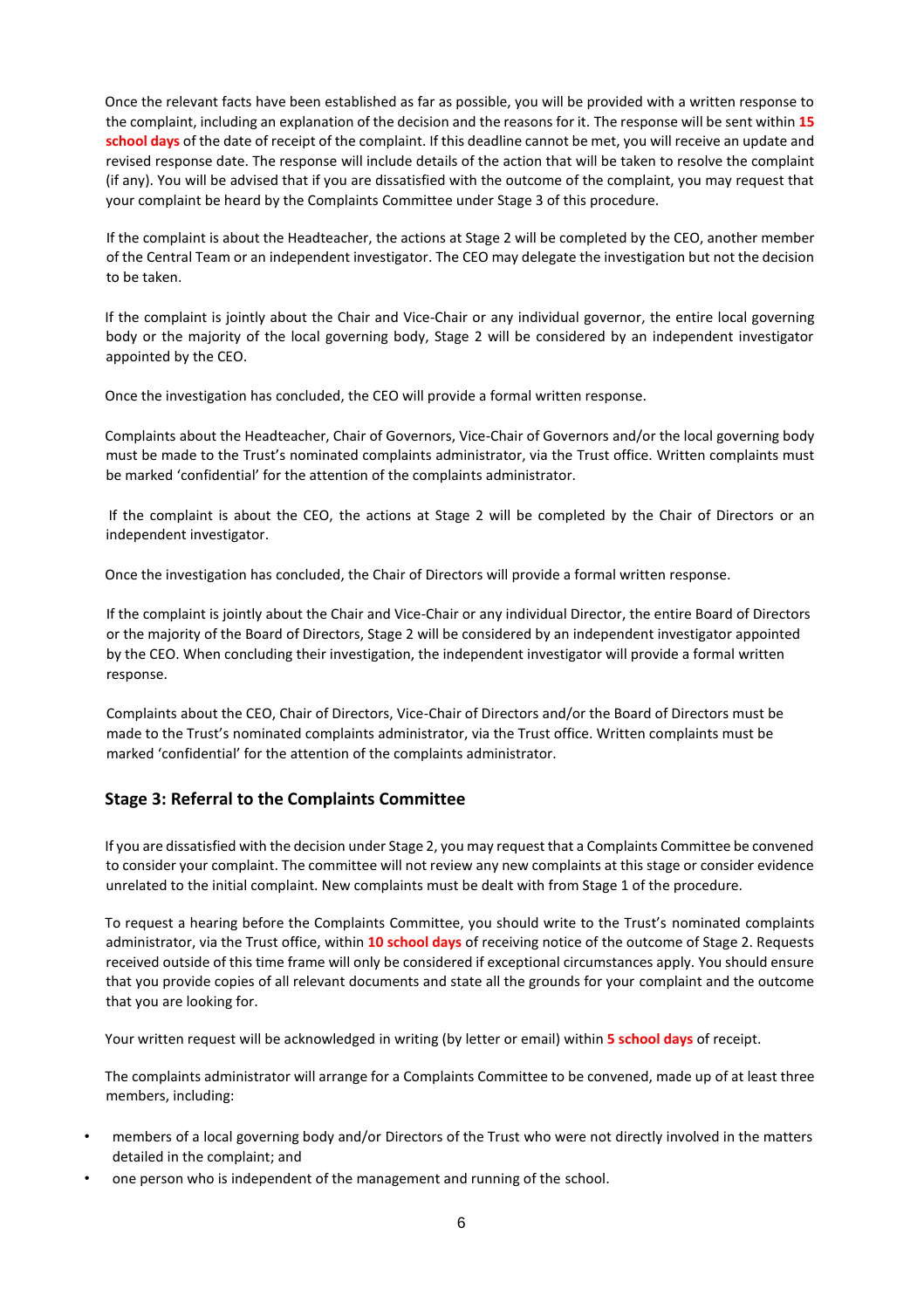The complaints administrator shall appoint one of these members to be the Chair of the Committee.

Every effort will be made to enable the hearing to take place within **15 school days** of the receipt of your request. If this is not possible, the complaints administrator will write to you to inform you of the date of the hearing. As soon as reasonably practicable and in any event at least **10 school days** before the hearing, you will be sent written notification of the date, time and place of the hearing, together with brief details of the committee members who will be present. Fair consideration will be given to any bona fide objection to a particular member of the committee. You will also be informed of the name of the person who will be presenting the case on behalf of the school (referred to in this policy as the 'school representative'). This will be the person who undertook the investigation at Stage 2 or another person with sufficient knowledge of the matter.

If, despite best efforts, it is not possible to find a mutually convenient date and time for a hearing within a reasonable time frame, the complaints coordinator may determine that the hearing proceeds on the basis of written submissions from both parties.

You have the right to be accompanied to the hearing by a friend, relative, advocate and/or interpreter. You should notify the complaints administrator in advance if you intend to bring anyone to the hearing. Generally, we do not encourage either party to bring legal representatives to the hearing.

Representatives from the media are not permitted to attend.

At least **5 school days** before the hearing, the complaints administrator will request copies of any further written material to be submitted to the committee.

A copy of the complaint and any other documents provided by you in support of your complaint, or by the school representative in defence of the complaint, will be provided to the Complaints Committee as soon as practicable upon receipt. Copies of these documents shall also be provided to you or the school representative (as applicable) at least **3 school days** before the hearing. The Complaints Committee reserves the right not to consider any documentation presented by either party less than 3 school days prior to the hearing. The Complaints Committee is under no obligation to hear oral evidence from witnesses but may do so and/or may take written statements into account. The committee will not normally accept recordings of conversations that were obtained covertly and without the informed consent of all parties being recorded.

The hearing will be conducted to ensure that each party has the opportunity to address the Complaints Committee. The procedure to be followed during the hearing will be explained to the parties by letter in advance of the hearing. The complaints administrator will ensure that sufficient notes are taken to record an accurate reflection of the points considered and any decisions taken or actions agreed. Electronic recordings of the hearing will not normally be permitted and, in any event, would require the consent of all those present.

Unless otherwise stated, the procedure for the Stage 3 hearing is as follows:

- the parent and school representative will enter the hearing together;
- the Chair of the Committee will introduce the committee members and outline the process;
- the parent will explain the complaint;
- the school representative and committee members will question the parent;
- the school representative will explain the school/Trust's actions;
- the parent and the committee members will question the school representative;
- the parent will sum up their complaint;
- the school representative will sum up the school/Trust's actions;
- the Chair of the Committee will explain that both parties will hear from the committee within **5** school days;
- both parties will leave together while the committee decides.

The complaints administrator and/or Complaints Committee reserves the right to modify the above procedure at their sole discretion, for example requiring the parent and the school representative to present their complaint/actions separately to the committee in the absence of the other party.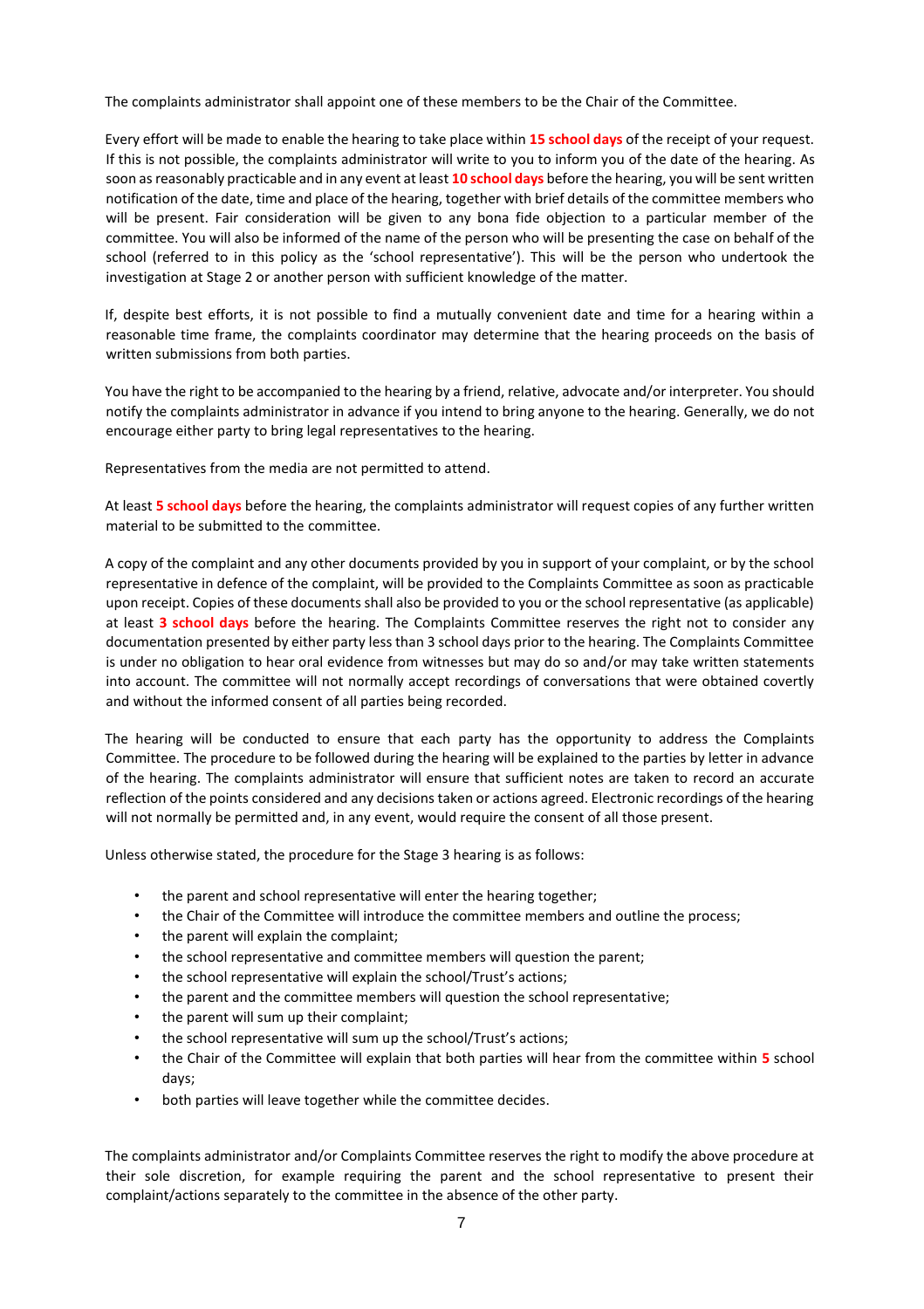After the hearing, the Complaints Committee will consider their decision and inform you and, where relevant, the person complained about, of their decision in writing (by letter or email) within **5 school days**. The letter/email will set out the decision of the committee together with the reasons underpinning that decision. The committee can (by a majority if necessary):

- dismiss the complaint in whole or in part;
- uphold the complaint in whole or in part;
- decide on the appropriate action to be taken to resolve the complaint;
- recommend changes to the Academy or Trust systems or procedures to ensure that problems of a similar nature do not happen again.

#### <span id="page-7-0"></span>**Stage 4: Referral of complaint to Education and Skills Funding Agency (ESFA)**

If you are dissatisfied with the decision of the Complaints Committee, you are entitled to refer your complaint to the Education and Skills Funding Agency (ESFA). The ESFA will only investigate whether the complaint was handled properly and in accordance with education legislation and any statutory policies connected with the complaint. At the time of writing this procedure, the ESFA procedure and the ESFA academy complaints form are available a[t: https://www.gov.uk/complain-about-school](https://www.gov.uk/complain-about-school)

#### <span id="page-7-1"></span>**Part 2: Concerns or complaints from other persons**

Part 1 of this complaints policy applies only to complaints made by parents or carers of current registered pupils of academies within the Trust. However, the Trust wishes to work closely with other members of the local community and will deal with their concerns and complaints as follows:

- **Stage 1** a concern regarding a school or its operations may be made to any member of staff. That member of staff will attempt to resolve the matter immediately or may, if appropriate, refer the matter to their line manager or member of the senior leadership team (SLT) who is best placed to deal with the concern. It is expected that most concerns will be responded to orally or in writing within **5 school days**. If a longer period is required, you will be kept informed of the progress of the investigation.
- **Stage 2** where a concern is not resolved at stage 1, or you wish your concerns to be dealt with immediately as a formal complaint, you should put your complaint in writing and send this to the Headteacher of the relevant school, via the school complaints administrator, to investigate. The Headteacher may delegate the task of investigation and/or responding to the complaint to a member of SLT or may escalate the **complaint** straight to stage 3. A formal response to the complaint will usually be provided within **15 school days** of receipt of the letter of complaint, although if a longer period is required to respond, you will be kept updated.
- **Stage 3** if you are not satisfied with the response at stage 2, you may request that a Complaints Committee be convened to consider your complaint by writing to the Trust's nominated complaints administrator. You should write to them within **10 school days** of receipt of the letter at stage 2. Requests received outside of this time frame will only be considered if **exceptional** circumstances apply. The complaint may be considered alone or a complaints committee may be convened on the same terms as set out in Part 1 of this complaints policy. The decision at this stage will usually be sent to you within **20 school days** of receipt of the request for a review. The decision at stage 3 exhausts the Trust's complaints procedure.

Concerns or complaints regarding the Headteacher should be referred to the Trust's nominated complaints administrator (via the Trust office) for consideration by the CEO.

Concerns or complaints about the Trust as a whole should be referred to the Trust's nominated complaints administrator, via the Trust office. They will arrange for the stages above to be considered by an appropriate person.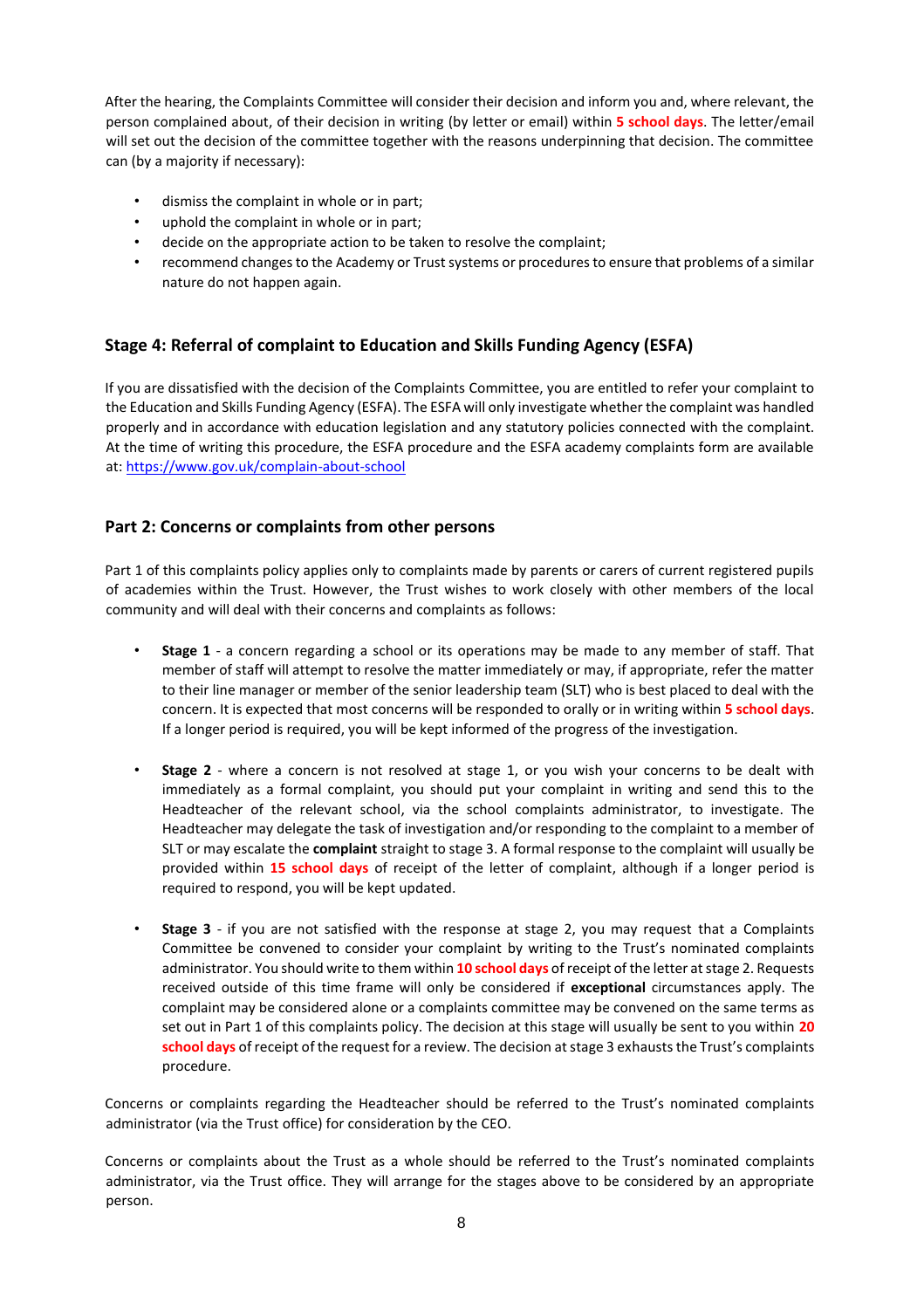#### <span id="page-8-0"></span>**Part 3: Unreasonably persistent complainants and unreasonable complainant behaviour**

There are rare circumstances where we will deviate from the Complaints Procedure set out in Parts 1 and 2. These include, but are not necessarily limited to:

- where the complainant's behaviour or language towards staff, members of the local governing body or Directors is abusive, offensive, discriminatory or threatening;
- where the complainant's behaviour is hindering our consideration of complaints and/or the proper running of the school because of the frequency or nature of the complainant's contact, such as, if the complainant:
	- refuses to articulate their complaint or specify the grounds of a complaint or the outcomes sought by raising the complaint, despite offers of assistance
	- **O** refuses to co-operate with the complaints investigation process
	- refuses to accept that certain issues are not within the scope of the complaints procedure
	- insists on the complaint being dealt with in ways which are incompatible with the complaints procedure or with good practice
	- introduces trivial or irrelevant information which they expect to be taken into account and commented on
	- raises large numbers of detailed but unimportant questions, and insists they are fully answered, often immediately and to their own timescales
	- makes unjustified complaints about staff who are trying to deal with the issues, and seeks to have them replaced
	- **O** changes the basis of the complaint as the investigation proceeds
	- O seeks an unrealistic outcome, such as the inappropriate dismissal of staff
	- makes excessive demands on school time by frequent, lengthy and complicated contact with staff regarding the complaint in person, in writing, by email and by telephone while the complaint is being dealt with
	- **O** knowingly provides falsified information
	- **O** publishes unacceptable information on social media or other public forums
- where the complainant's complaint is clearly frivolous, vexatious and/or has patently insufficient grounds. The Office of the Independent Adjudicator defines the characteristics of a 'frivolous' or 'vexatious' complaint as:
	- complaints which are obsessive, persistent, harassing, prolific, repetitious
	- insistence upon pursuing unmeritorious complaints and/or unrealistic outcomes beyond all reason
	- **O** insistence upon pursuing meritorious complaints in an unreasonable manner
	- **O** complaints which are designed to cause disruption or annoyance
	- **O** demands for redress that lack any serious purpose or value
- where the complainant's complaint is the same, similar to or based on the same facts of a complaint which has already been considered in full.

In these circumstances, we may:

- inform the complainant that their behaviour is unacceptable or unreasonably persistent and ask them to change it;
- restrict the complainant's access to the school or Trust, e.g. requesting contact in a particular form (for example, letters only), requiring contact to take place with a named person only, restricting telephone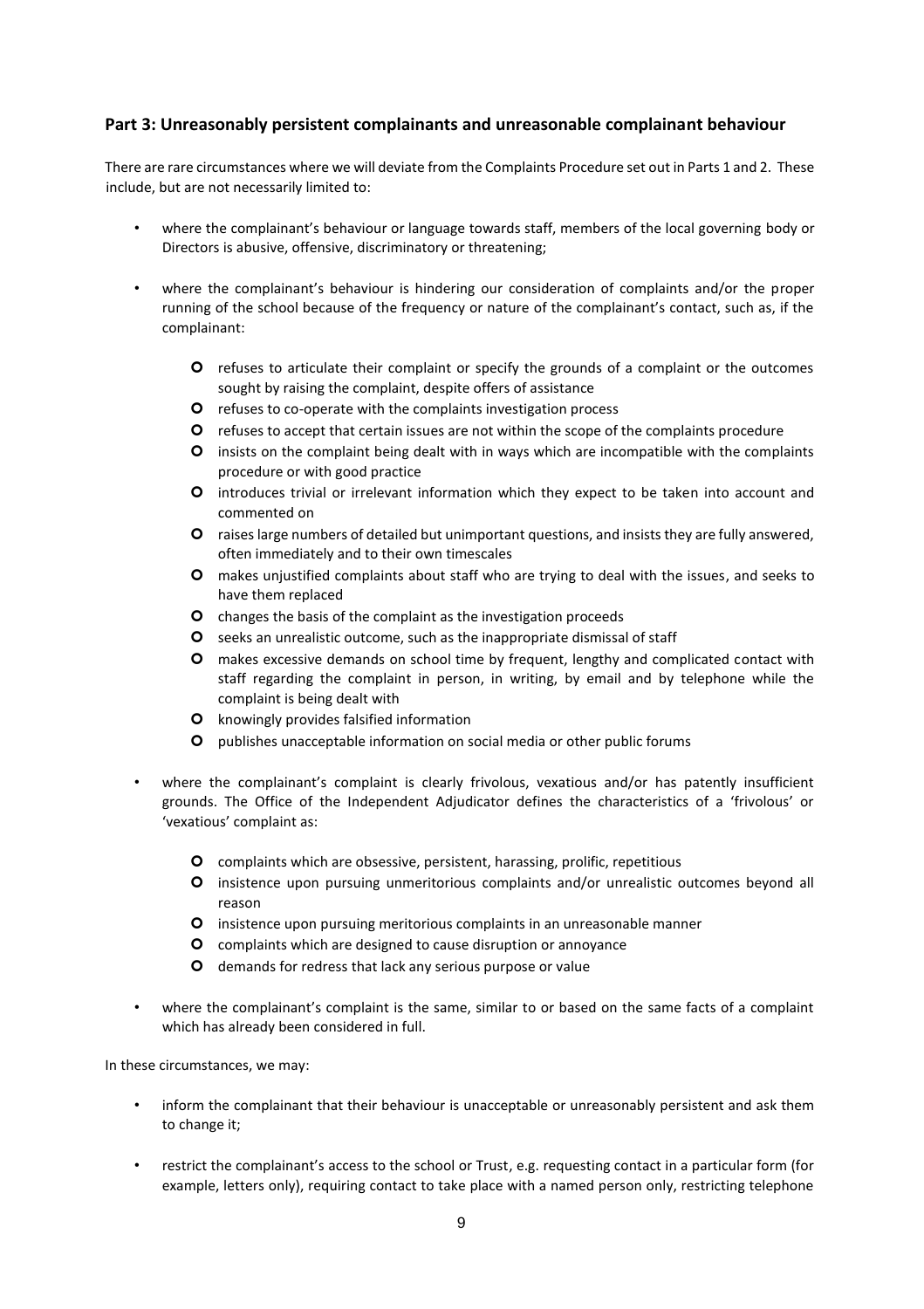calls to specified days and times or banning the complainant from the Academy's premises. Any such arrangements will be reviewed after six months;

- conduct the Complaints Committee on the papers only, i.e. not hold a hearing;
- refuse to consider the complaint and, where Part 1 of this procedure applies, refer the complainant directly to Stage 4.

In all cases we will write to tell the complainant why we believe his or her behaviour is unacceptable or unreasonably persistent, what action we are taking and the duration of that action.

We may take the decision not to respond to any further correspondence where:

- we have taken every reasonable step to address the complainant's concerns;
- the complainant has been given a clear statement of our position and their options; and
- the complainant contacts us repeatedly, making substantially the same points each time.

The case for ceasing further correspondence is stronger where:

- letters, emails, or telephone calls are often or always abusive or aggressive or make insulting personal comments about or threats towards staff; and/or
- we have reason to believe the complainant is contacting us with the intention of causing disruption or inconvenience.

Where the behaviour is so extreme that it threatens the immediate safety and welfare of staff, members of the local governing body or Directors, we will consider other options, for example reporting the matter to the police or taking legal action. In such cases, we may not give the complainant prior warning of that action.

#### <span id="page-9-0"></span>**Part 4: Complaint campaigns**

For the purposes of this policy, a complaint campaign is defined as a complaint from three or more separate individuals (whether or not connected with a school or the Trust) which are all based on the same subject.

Depending on the subject in question, we may deviate from the procedure set out in this policy and instead:

- send a template response to all complainants; and/or
- publish a single response on the school's/Trust's website (as applicable).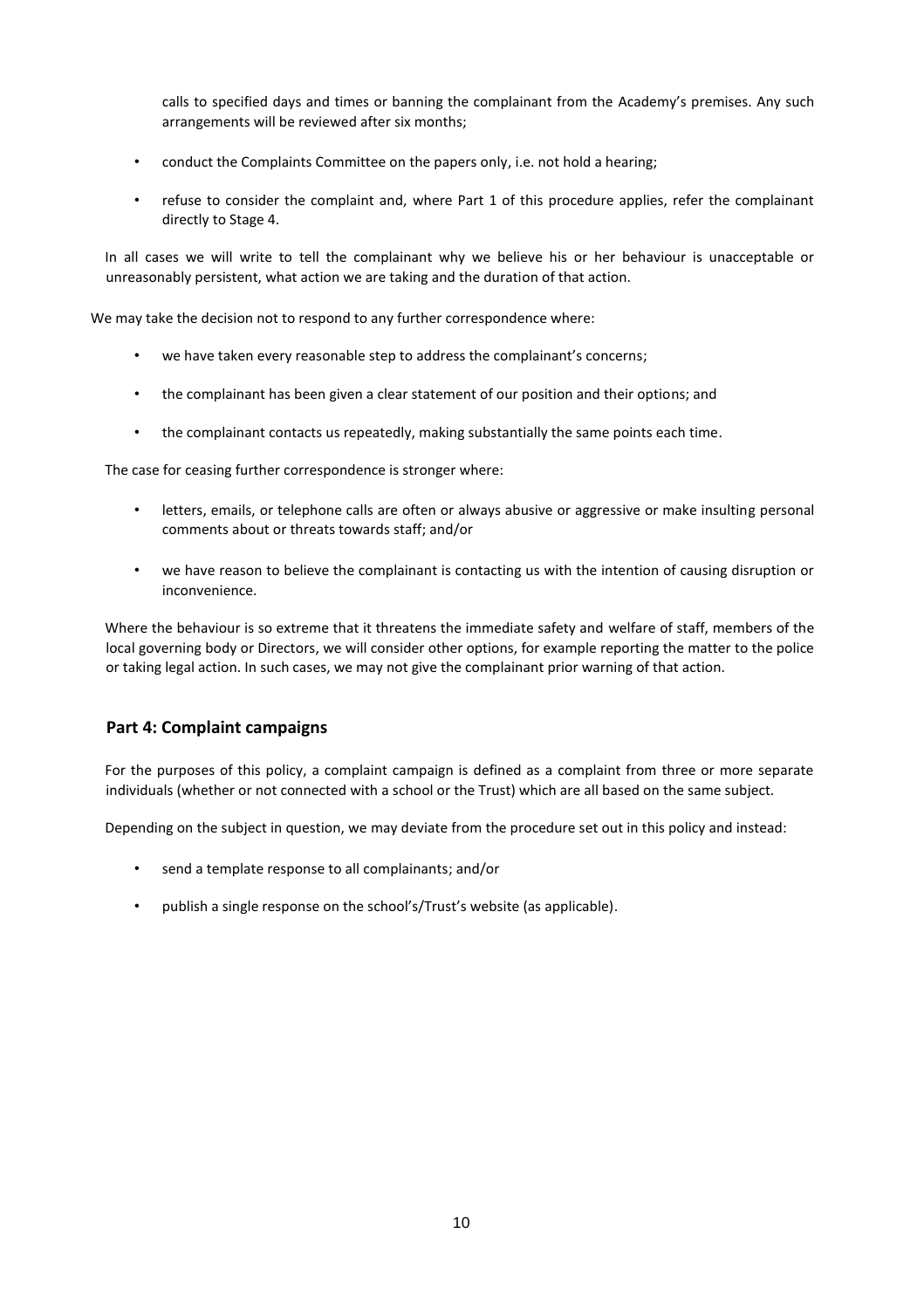## **Appendix 1: Matters excluded from scope of this policy**

<span id="page-10-0"></span>

| <b>Excluded Matters</b>                                                                                  | Signposting                                                                                                                                                                                                                                                                                                                                                                                                                                                                                                                                                                                            |
|----------------------------------------------------------------------------------------------------------|--------------------------------------------------------------------------------------------------------------------------------------------------------------------------------------------------------------------------------------------------------------------------------------------------------------------------------------------------------------------------------------------------------------------------------------------------------------------------------------------------------------------------------------------------------------------------------------------------------|
| Admissions                                                                                               | The process for challenging admissions decisions is set out in our<br>admissions policy in accordance with relevant statutory guidance.                                                                                                                                                                                                                                                                                                                                                                                                                                                                |
| Child protection matters                                                                                 | Complaints about child protection matters are handled under our<br>child protection and safeguarding policy and in accordance with<br>relevant statutory guidance. Where a complaint highlights a clear<br>child protection or safeguarding concern, a referral to the school's<br>Designated Safeguarding Lead (DSL) will take place immediately. If<br>you have serious concerns, you may wish to contact the local<br>authority designated officer (LADO) who has local responsibility for<br>safeguarding or the Multi-Agency Safeguarding Hub (MASH).                                             |
| Exclusions                                                                                               | The process for challenging exclusions decisions is set out in the<br>DfE's statutory guidance and information can be found at<br>https://www.gov.uk/school-discipline-exclusions/exclusions                                                                                                                                                                                                                                                                                                                                                                                                           |
| National Curriculum content                                                                              | Please contact the Department for Education at<br>www.education.gov.uk/contactus                                                                                                                                                                                                                                                                                                                                                                                                                                                                                                                       |
| School re-organisation<br>proposals                                                                      | Where concerns are not adequately addressed by the Trust,<br>complaints can be raised direct with the Department for Education.                                                                                                                                                                                                                                                                                                                                                                                                                                                                        |
| Complaints about services<br>provided by other providers<br>who may use school premises<br>or facilities | Providers should have their own complaints procedure to deal with<br>complaints about service. Please contact them directly.                                                                                                                                                                                                                                                                                                                                                                                                                                                                           |
| Staff grievances                                                                                         | Complaints from staff will be dealt with under the Trust's internal<br>grievance procedures or appeals processes specific to relevant<br>policies.                                                                                                                                                                                                                                                                                                                                                                                                                                                     |
| Staff conduct                                                                                            | Certain complaints about staff may need to be dealt with under the<br>Trust's internal disciplinary procedures, if appropriate.<br>Complainants will not be informed of any disciplinary action taken<br>against a staff member as a result of a complaint. However, the<br>complainant will be notified that the matter is being addressed.                                                                                                                                                                                                                                                           |
| Statutory assessments of<br><b>Special Educational Needs</b><br>(SEN)                                    | Concerns about statutory assessments of special educational needs<br>should be raised directly with the local authority.                                                                                                                                                                                                                                                                                                                                                                                                                                                                               |
| Whistleblowing                                                                                           | We have an internal whistleblowing procedure for all our<br>employees, including temporary staff and contractors. The<br>Secretary of State for Education is the prescribed person for<br>whistleblowers in education who do not want to raise matters<br>directly with their employer. Referrals can be made at:<br>www.education.gov.uk/contactus.<br>Volunteer staff who have concerns should complain through the<br>school's complaints procedure. You may also be able to complain<br>directly to the Department for Education (see link above),<br>depending on the substance of the complaint. |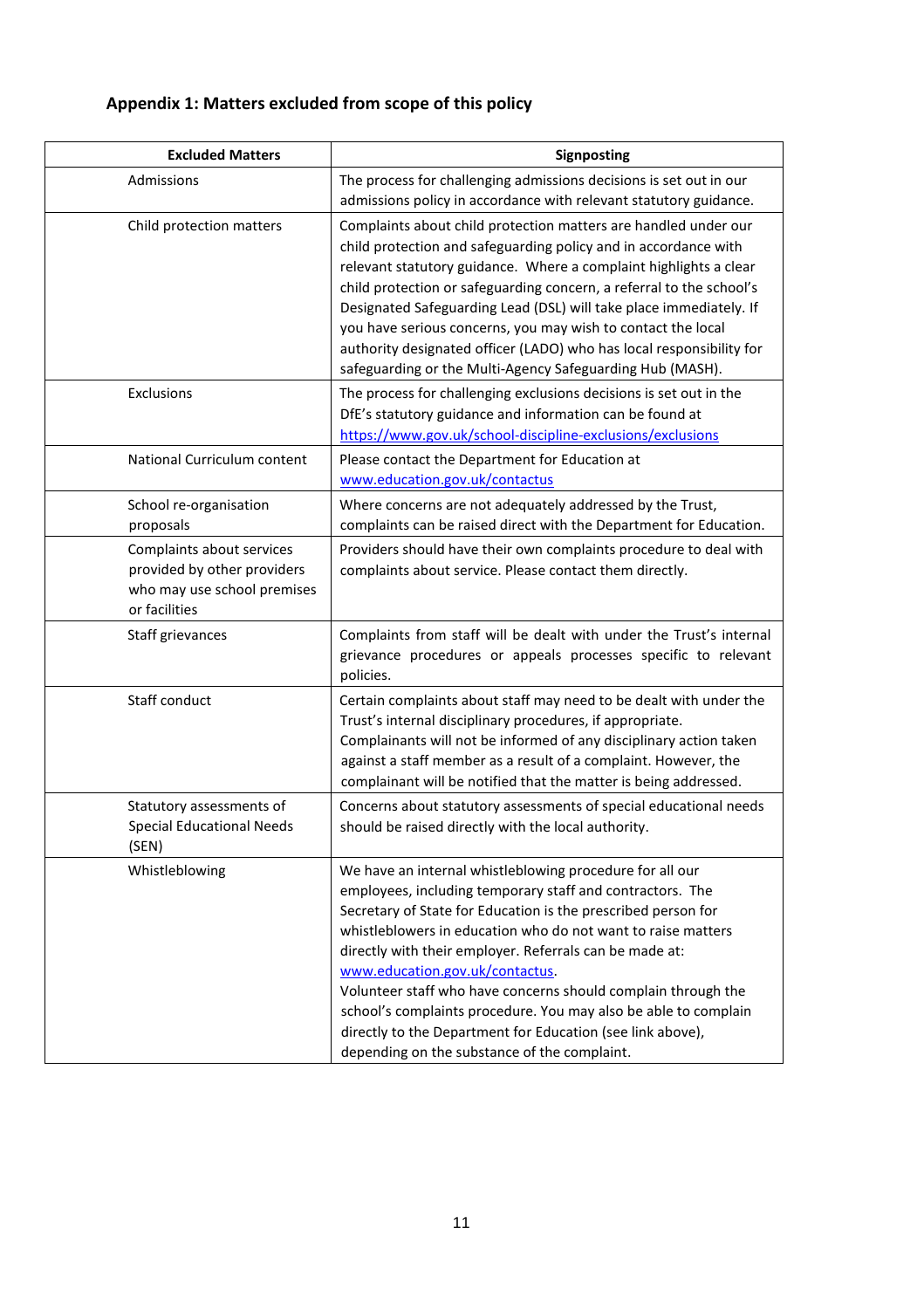## <span id="page-11-0"></span>**Appendix 2: Complaints Form**

Please complete and return to the school or Trust office (as applicable) in a sealed envelope addressed to the relevant person as outlined in the policy.

| <b>Personal Details</b>                |                                                                                                                   |  |
|----------------------------------------|-------------------------------------------------------------------------------------------------------------------|--|
| Name:                                  |                                                                                                                   |  |
| Pupil's name:                          |                                                                                                                   |  |
| Your relationship to the pupil:        |                                                                                                                   |  |
| Address:                               |                                                                                                                   |  |
|                                        |                                                                                                                   |  |
| Postcode:                              |                                                                                                                   |  |
| Day time contact number:               |                                                                                                                   |  |
| Evening contact number:                |                                                                                                                   |  |
| Email address:                         |                                                                                                                   |  |
| Please give details of your complaint: |                                                                                                                   |  |
|                                        |                                                                                                                   |  |
|                                        |                                                                                                                   |  |
|                                        |                                                                                                                   |  |
| the response?)                         | What action, if any, have you already taken to try and resolve your complaint? (Who did you speak to and what was |  |
|                                        |                                                                                                                   |  |
|                                        |                                                                                                                   |  |
|                                        |                                                                                                                   |  |
|                                        |                                                                                                                   |  |
|                                        |                                                                                                                   |  |
|                                        |                                                                                                                   |  |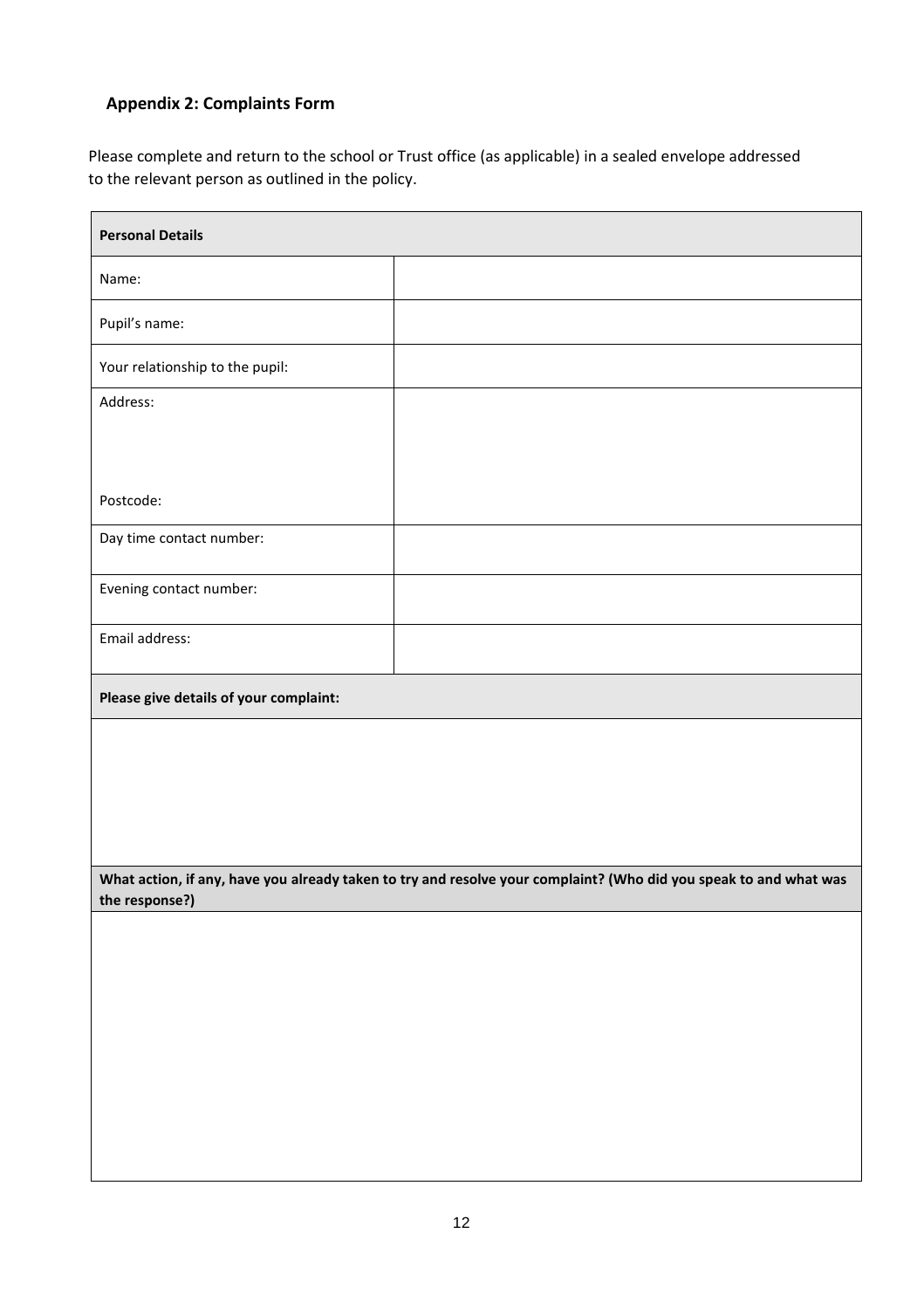**What would you like as an outcome from your complaint(s)?**

**Are you attaching any paperwork? If so, please give details.** 

If your complaint has already been considered at Stage 1 (usually by the Headteacher, see policy), what are your grounds for escalating the complaint?

| Signature: |  |
|------------|--|
| Date:      |  |

All functions of the complaints procedure must adhere to the requirements of the Data Protection Act 2018, the UK General Data Protection Regulation and the Freedom of information Act 2000.

*Internal Use* 

*Date Received……………………* 

*Date Acknowledgement sent………………………………* 

*Responsible member of staff………………………………*